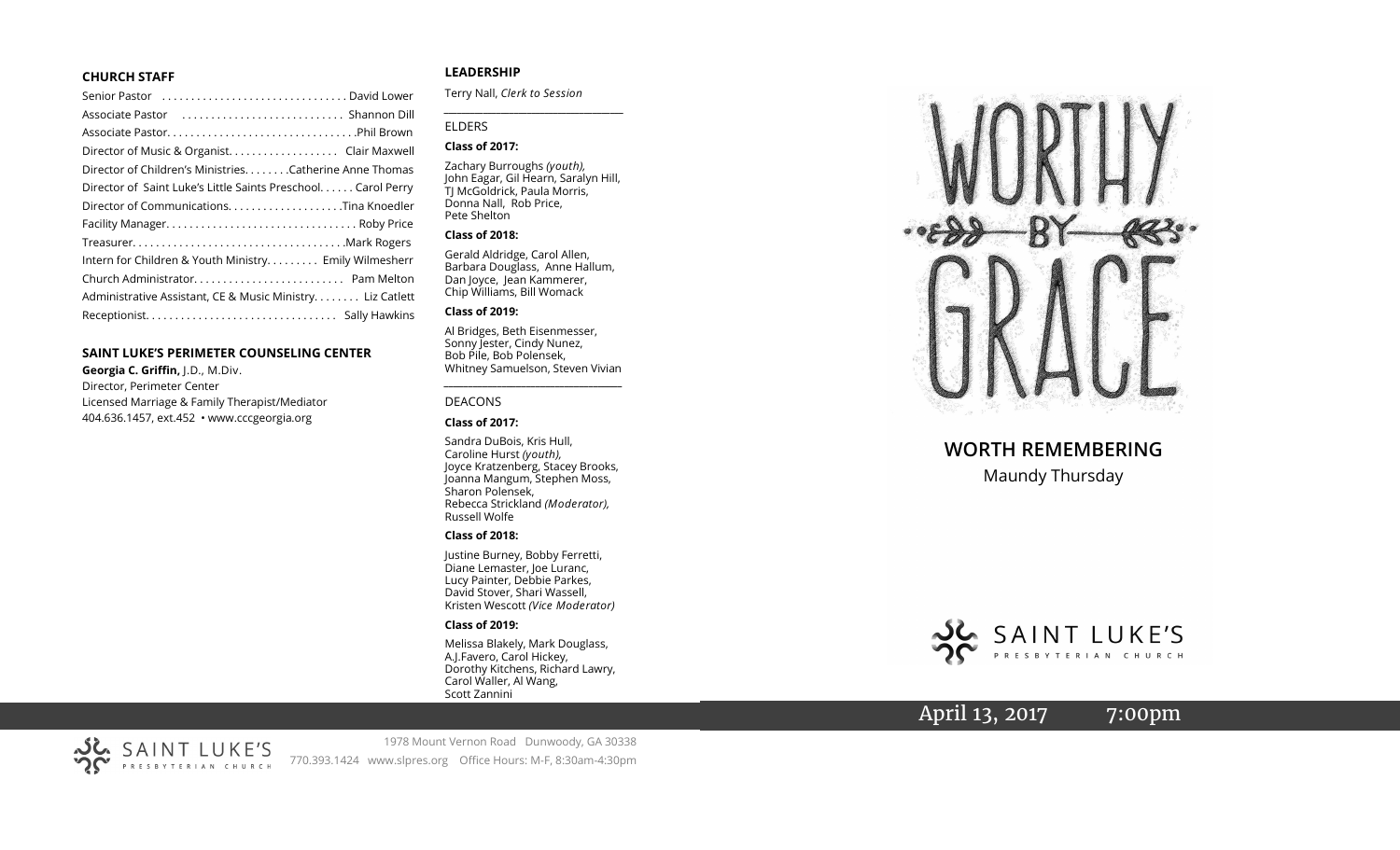

1978 Mount Vernon Road • Dunwoody, Georgia 30338 770.393.1424 • www.slpres.org

# **April 13, 2017**

Maundy Thursday

### **SUNDAY SCHEDULE**

8:30am Chapel Communion Service 9:30am Sunday School 11:00am Sanctuary Worship Service *Nursery available at all services & Sunday School.* 

# MISSION

Responding to God's call and empowered by the Holy Spirit, we invite all to join us in knowing, serving, and sharing Jesus Christ here and around the world.

## VISION

To be a beacon of faith, hope, and love– every member an active disciple in Christ's ministry.

# **WELCOME, GUESTS!**

We are delighted you are worshipping with us.

**DURING** the Welcome, please print the requested information on the Friendship Pad and pass the Friendship Pad down the pew.

**FOR MORE** information about our programs, ministries or membership, please contact one of our Pastors at 770.393.1424, or visit our website: slpres.org.

# **SERVING TODAY**

**Acolyte**– Val Thelen

**Communion Servers**-Ken Painter, Captain; David King, Becky and Tom Loftis, Andrea Price, and Catherine Anne Thomas

**Lay Readers**– Nael McCarty and The Miller Family

**Sound**– Bob Burroughs

**Ushers**– Paula Humer, Captain; Carol Hickey, Katherine Robeson, and Beth Underhill

About Maundy Thursday:

Maundy Thursday is an alternate name for Holy Thursday, the first of the three days of solemn remembrance of the events leading up to and immediately following the crucifixion of Jesus. Holy Thursday commemorates the Last Supper Jesus had with his disciples, a Passover meal, signifying God's favor and the liberation of God's children. At this particular Passover meal, shared at a table together in an upper room, Jesus broke the bread and poured the wine and served these blessings to his disciples. Jesus offered these elements as a way of understanding that God feeds and fills sinners with selfless and sacrificing love.

The English word "Maundy" comes from the Latin mandatum, which means "commandment." In the gospel according to John, Jesus washed the feet of his disciples and gave them a new commandment, "That you love one another, as I have loved you, and that you also love one another" (John 13:34). While the tradition generally is derived from the Holy Thursday account in the gospel of John, including footwashing, the other gospel writers focused on the holy meal, and the tense and tender context in which it occurred. After the Last Supper, Jesus next went to the garden at Gethsemane to pray, where his earthly fate finally found him and took him away.

Maundy Thursday situates the beginning of the story of Christ's Passion in an ordinary moment and place, with ordinary people, sharing an ordinary meal. These ordinary things, however, point to extraordinary truths about God. And so on an otherwise ordinary night in our lives, we participate worshipfully in this story of Jesus and his disciples. We are welcomed by Jesus himself to contemplate the profound wonder of God's love and the mystery of God's loving presence in ordinary moments, places, people, and things. May we all be filled by the wonder and mystery of the first day of Christ's Holy Weekend.

# **Holy Week 2017 at Saint Luke's**

| April 13                | <b>Maundy Thursday Service</b> | 7pm    | <b>Sanctuary</b>        |  |  |  |
|-------------------------|--------------------------------|--------|-------------------------|--|--|--|
| April 14                | <b>Good Friday Soup Supper</b> | 6pm    | <b>Great Hall</b>       |  |  |  |
| April 14                | <b>Good Friday Service</b>     | 7pm    | Chapel                  |  |  |  |
| April 16                | <b>Easter Sunrise Service</b>  | 7am    | <b>Hannaford Garden</b> |  |  |  |
| April 16                | <b>Easter Service</b>          | 8:30am | Sanctuary*              |  |  |  |
| April 16                | <b>Easter Service</b>          | 11am   | Sanctuary*              |  |  |  |
| *Childcare is available |                                |        |                         |  |  |  |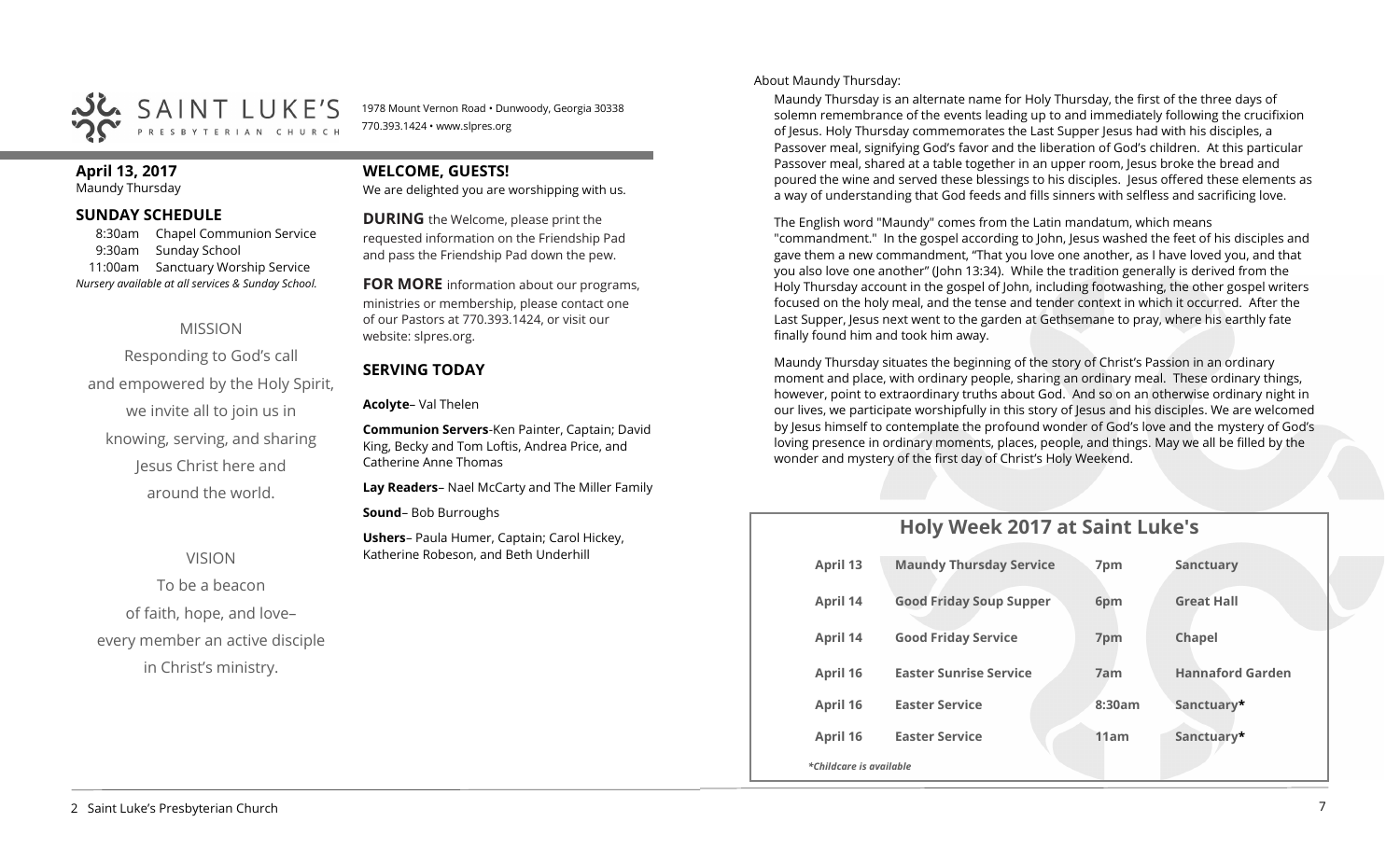|                                              | <b>Betrayal and Arrest</b>                                                                                                                                                                                                                                                                                                                                                                                                                                                                                                                  | Luke 22:47-53                                                                                                                                                                                                                                                                                                                                                                                                                                                                                                                                                                                                                                                                                               | Phil Brown  | In Preparation for Worship                                                                                                                                                                                                                                                                                                                  |                                                                                                                                                                                                                                                                                                                                                                                                                                                                                                                                                                                                                                                                                                                                                              |               |
|----------------------------------------------|---------------------------------------------------------------------------------------------------------------------------------------------------------------------------------------------------------------------------------------------------------------------------------------------------------------------------------------------------------------------------------------------------------------------------------------------------------------------------------------------------------------------------------------------|-------------------------------------------------------------------------------------------------------------------------------------------------------------------------------------------------------------------------------------------------------------------------------------------------------------------------------------------------------------------------------------------------------------------------------------------------------------------------------------------------------------------------------------------------------------------------------------------------------------------------------------------------------------------------------------------------------------|-------------|---------------------------------------------------------------------------------------------------------------------------------------------------------------------------------------------------------------------------------------------------------------------------------------------------------------------------------------------|--------------------------------------------------------------------------------------------------------------------------------------------------------------------------------------------------------------------------------------------------------------------------------------------------------------------------------------------------------------------------------------------------------------------------------------------------------------------------------------------------------------------------------------------------------------------------------------------------------------------------------------------------------------------------------------------------------------------------------------------------------------|---------------|
|                                              | <b>Hymn #207</b><br>Shadows Lengthen Into Night TENEBRAE<br>Stanzas 5 and 6<br>All too soon, the silence rends, with a clash of club and sword.<br>Judas, still received as "Friend," with a kiss betrays his Lord.                                                                                                                                                                                                                                                                                                                         |                                                                                                                                                                                                                                                                                                                                                                                                                                                                                                                                                                                                                                                                                                             |             | Maundy Thursday gets its name from the Latin "mandatum" which means<br>"commandment." Maundy Thursday is the time we remember Jesus giving His<br>disciples the new commandment that we love one another as He has loved us.<br>Tonight we gather as the disciples did-to enter into the story of that Thursday<br>night so many years ago. |                                                                                                                                                                                                                                                                                                                                                                                                                                                                                                                                                                                                                                                                                                                                                              |               |
|                                              | Christ's disciples, weak with fear, fail one further, stringent test-<br>so like us, with trouble near-fleeing far at his arrest.                                                                                                                                                                                                                                                                                                                                                                                                           |                                                                                                                                                                                                                                                                                                                                                                                                                                                                                                                                                                                                                                                                                                             |             |                                                                                                                                                                                                                                                                                                                                             |                                                                                                                                                                                                                                                                                                                                                                                                                                                                                                                                                                                                                                                                                                                                                              |               |
|                                              | <b>Jesus is Taken Away</b>                                                                                                                                                                                                                                                                                                                                                                                                                                                                                                                  | Luke 22:54a                                                                                                                                                                                                                                                                                                                                                                                                                                                                                                                                                                                                                                                                                                 | David Lower |                                                                                                                                                                                                                                                                                                                                             |                                                                                                                                                                                                                                                                                                                                                                                                                                                                                                                                                                                                                                                                                                                                                              |               |
| All<br>Women<br>Men<br>Harmony<br>All<br>All | Closing Hymn #226*<br>Stanza 1- All<br>Stanza 2- Women<br>Stanza 3- Men<br>Stanza 4- Harmony<br>Stanza 5- All<br>Stanza 6- All<br>There in God's garden stands the tree of Wisdom,<br>Its name is Jesus, name that says, "Our Savior!"<br>There on its branches see the scars of suffering;<br>Thorns not its own are tangled in its foliage;<br>See how its branches reach to us in welcome;<br>This is my ending; this, my resurrection;<br>into your hands, Lord, I commit my spirit.<br>offers in mercy, healing, strength, and pardon. | There in God's Garden SHADES MOUNTAIN<br>whose leaves hold forth the healing of the nations:<br>tree of all knowledge, tree of all compassion, tree of all beauty.<br>see the tendrils of our human selfhood feed on its life blood.<br>our greed has starved it; our despite has choked it.<br>Yet, look it lives! Its grief has not destroyed it nor fire consumed it.<br>hear what the Voice says, "Come to me, ye weary!<br>Give me your sickness; give me all your sorrow; I will give blessing."<br>This have I searched for; now I can possess it. This ground is holy.<br>All heaven is singing, "Thanks to Christ whose passion<br>Peoples and nations, take it; take it freely!" Amen! My Master! |             | <b>Prelude</b><br><b>Silent Processional</b><br><b>Words of Welcome</b><br>Call to Worship*<br>Leader: It was at a table that the story was re-told:<br>Hymn #498*<br><b>Reflection</b><br><b>Gathering for Passover</b><br><b>Hymn #202</b><br>Stanzas 1 and 2                                                                             | My Song Is Love Unknown arr. Ralph Vaughan Williams<br>Leader: It was at a table that the story began: a people longing for freedom;<br>People: a meal to prepare them for the journey from slavery to the wilderness;<br>a teacher and students wondering what the coming hours would bring;<br>People: a meal to prepare them for the journey into persecution and death;<br>Leader: It is at the Lord's table that the story is remembered:<br>by people struggling to be faithful;<br>People: a meal to prepare us for the journey into resurrection.<br>Loaves Were Broken, Words Were Spoken BEACH SPRING<br>Luke 22:1, 7-16<br>An Upper Room Did Our Lord Prepare O WALY WALY<br>An upper room did our Lord prepare for those he loved until the end: | David<br>Phil |
|                                              | Depart in Silence*                                                                                                                                                                                                                                                                                                                                                                                                                                                                                                                          |                                                                                                                                                                                                                                                                                                                                                                                                                                                                                                                                                                                                                                                                                                             |             |                                                                                                                                                                                                                                                                                                                                             | and his disciples still gather there to celebrate their risen friend.                                                                                                                                                                                                                                                                                                                                                                                                                                                                                                                                                                                                                                                                                        |               |
|                                              | As we enter the TRIDUUM (the time during which the Lord dies, was buried and rose again) of the Christian<br>year, you are invited to depart from the church in silence.                                                                                                                                                                                                                                                                                                                                                                    |                                                                                                                                                                                                                                                                                                                                                                                                                                                                                                                                                                                                                                                                                                             |             | A lasting gift Jesus gave his own: to share his bread, his loving cup.<br>Whatever burdens may bow us down, he by the cross shall lift us up.                                                                                                                                                                                               |                                                                                                                                                                                                                                                                                                                                                                                                                                                                                                                                                                                                                                                                                                                                                              |               |
|                                              |                                                                                                                                                                                                                                                                                                                                                                                                                                                                                                                                             | Worship Notes: Many thanks to Nael McCarty for his help creating and coordinating this special Maundy<br>Thursday worship service. Music: All rights reserved. Reprinted under OneLicense.net A-719333.                                                                                                                                                                                                                                                                                                                                                                                                                                                                                                     |             | <b>Prayer for the Day</b>                                                                                                                                                                                                                                                                                                                   |                                                                                                                                                                                                                                                                                                                                                                                                                                                                                                                                                                                                                                                                                                                                                              | Shann         |
|                                              |                                                                                                                                                                                                                                                                                                                                                                                                                                                                                                                                             |                                                                                                                                                                                                                                                                                                                                                                                                                                                                                                                                                                                                                                                                                                             |             |                                                                                                                                                                                                                                                                                                                                             |                                                                                                                                                                                                                                                                                                                                                                                                                                                                                                                                                                                                                                                                                                                                                              |               |

**David Lower** 

**Phil Brown** 

**Shannon Dill**